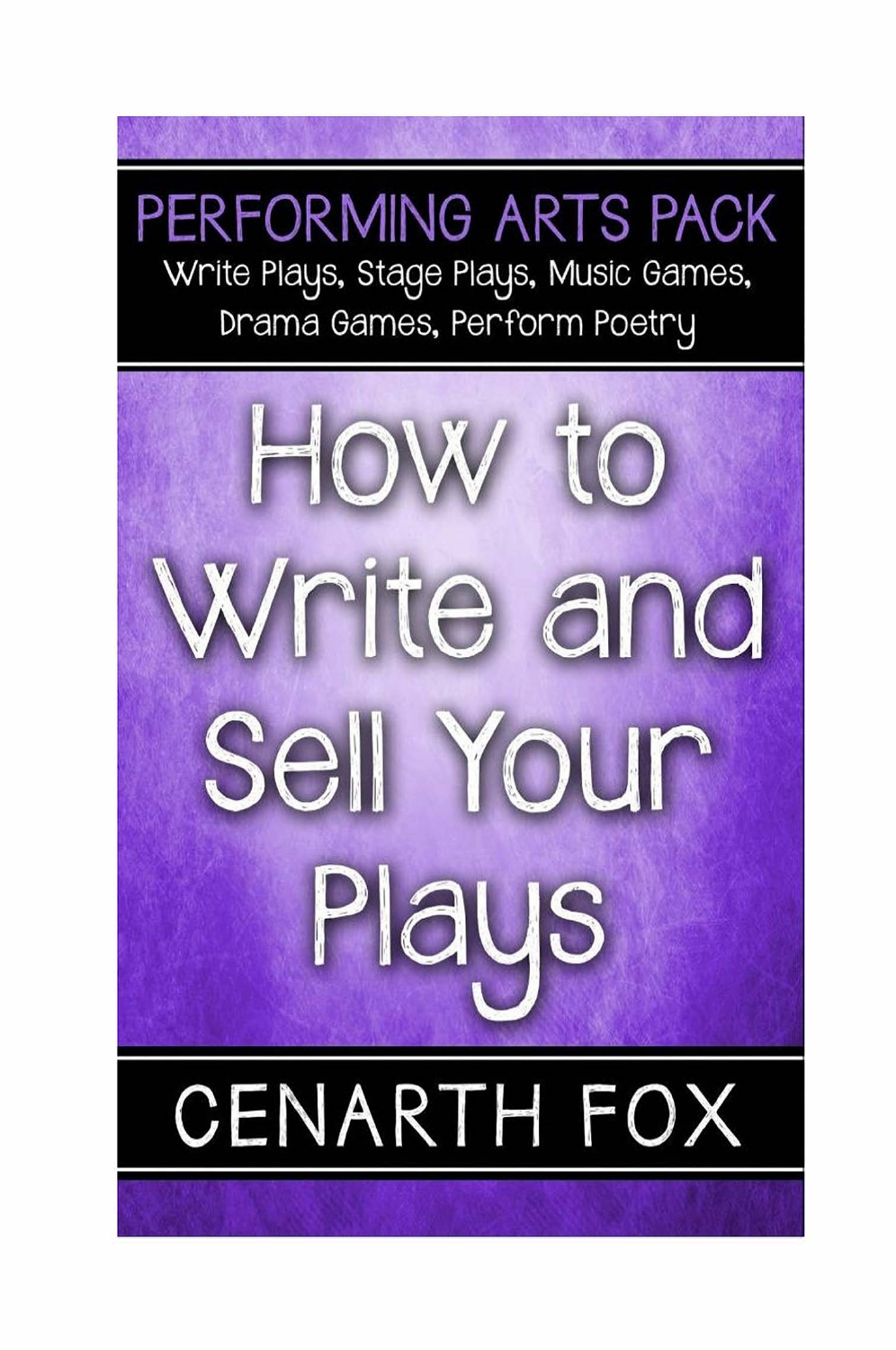## **Table of Contents**

## **Introduction - page 1**

Free support for playwrights. The basics of writing a play. How to use this book. What's special about live theatre? Who is the author of this book? What do you need to benefit from this book?

## **Chapter 1 - The Basics - page 7**

Always do your best work. Near enough is not good enough. Discover play scripts. Watch plays live and on film. Read plays. Copy plays. Perform in plays. Where can I get feedback for my plays? What to do with feedback? How can I be well organized? Don't become too precious. Start small. Read the mini play provided. See how it ticks many of the boxes. Write a new two-line ending.

## **Chapter 2 - Genre please - page 19**

What's a genre? What are types, categories or genres of plays? There are variations within the genres. What are these types or variations? Can you mix genres in the same play? Which genre is right for me? Comedy or Drama? What is Faction? What can you see in the free mini play? What are some variations in the Comedy genre? Misunderstanding is a common element in plays. Does the audience know more than the actors? Complete the quiz on genres.

What are some variations in the Drama genre? If you show it, then you must use it. What the places on stage where an actor can act? Can actions be as important as words? Conflict is essential. Different types of conflict.

## **Chapter 3 - Plots, plots and more plots - page 43**

What is a plot? Types. Is a plot essential? In the free mini play, write three types of plot for this play. Which type of plot is right for you? How do you know that? Is there a formula for creating the perfect plot? How do you create a plot? How to make a plot strong or stronger. Tension, release of tension, sub-plots, plot twists and endings.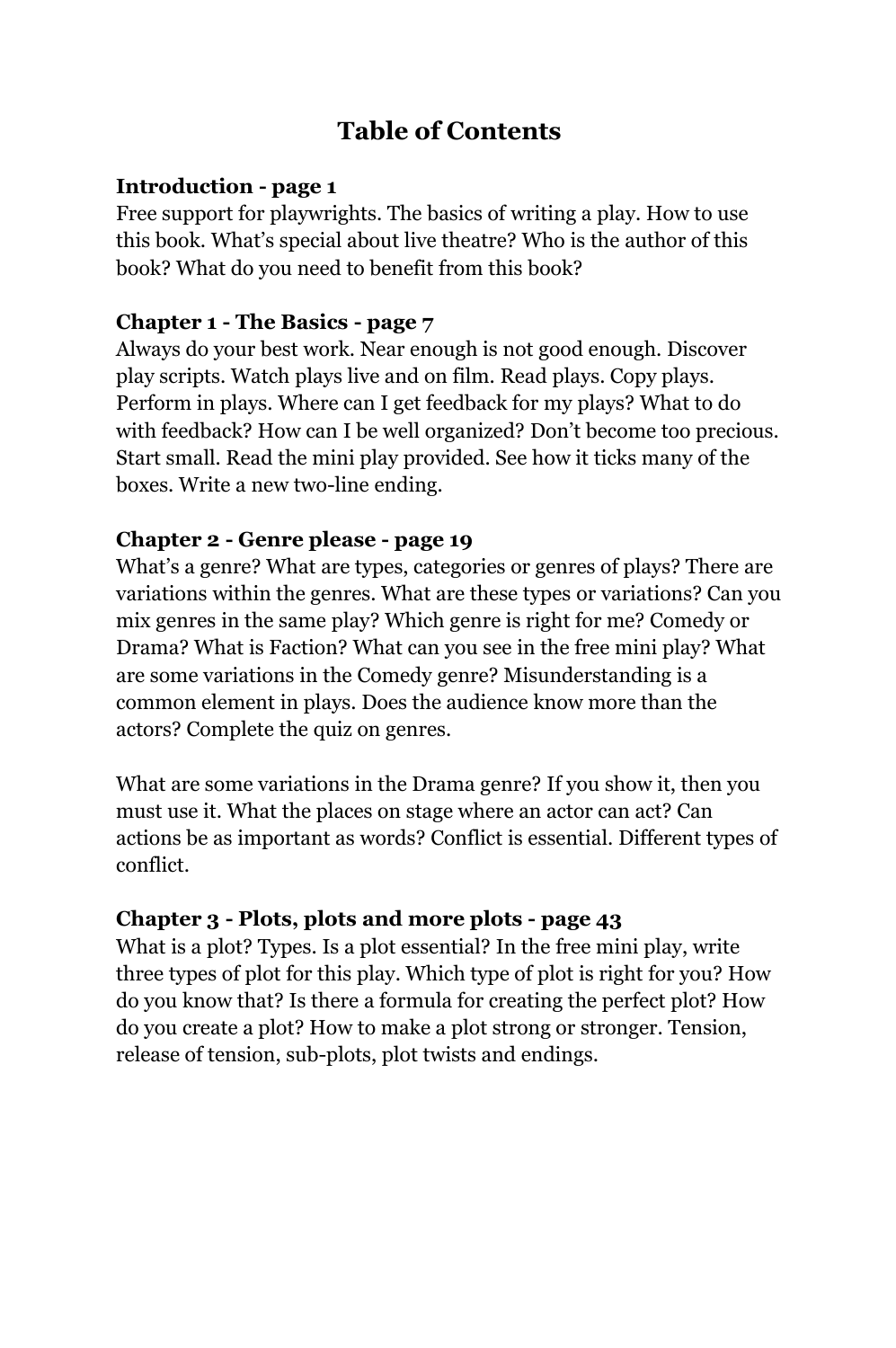## **Chapter 4 - Characters - page 63**

Using excerpts from plays, what types of characters are involved? How to create rich characters. Historical characters and real people as characters. Can characters create or change the plot? Mistakes when creating characters. Give characters a handle. What makes a character interesting? Make your characters grow or change.

## **Chapter 5 - Dialogue - page 85**

Dialogue in the novel and the dialogue in a play -- are there differences? What makes dialogue work well? The dialogue for the character. Lean dialogue and why it's important. Changing your dialogue to make your play better. Dialogue can reveal character. Dialogue can drive your plot. What is bad language? How has language changed?

## **Chapter 6 - Clangers - page 101**

Clangers, mistakes or boo-boos. Mistakes to avoid involving typos, set requirements, character descriptions and historical accuracy. If you show it, use it. Clangers with costumes.

## **Chapter 7 - Polish - page 106**

Polish, rewrites and editing. What is a first draft? The pecking order of playwrights and how to climb the pecking order. The different stages of polishing your play. Prepare well before the actual writing. When to edit. Tips to improve your polishing. Getting feedback. How to handle feedback. How much editing should you do? The best type of advice.

## **Chapter 8 - Actors and audiences - page 115**

Writing for actors and audiences. Why write for a certain type of actor e.g. children? Different types of audience. Toddlers, pre-school children, 8 to 12-year-olds, teens, adults and retirees. How to create a play with a specific audience in mind.

## **Chapter 9 - What does it look like? Page 121**

Presentation -- what should your script look like? Digital or print version or both? What other things to include in the layout? What should the title page include? What should the cover include? Typefaces or fonts. What dimensions are best for your script? What is an ISBN" How to bind your script. Is a diagram of the set essential? Different types of printing.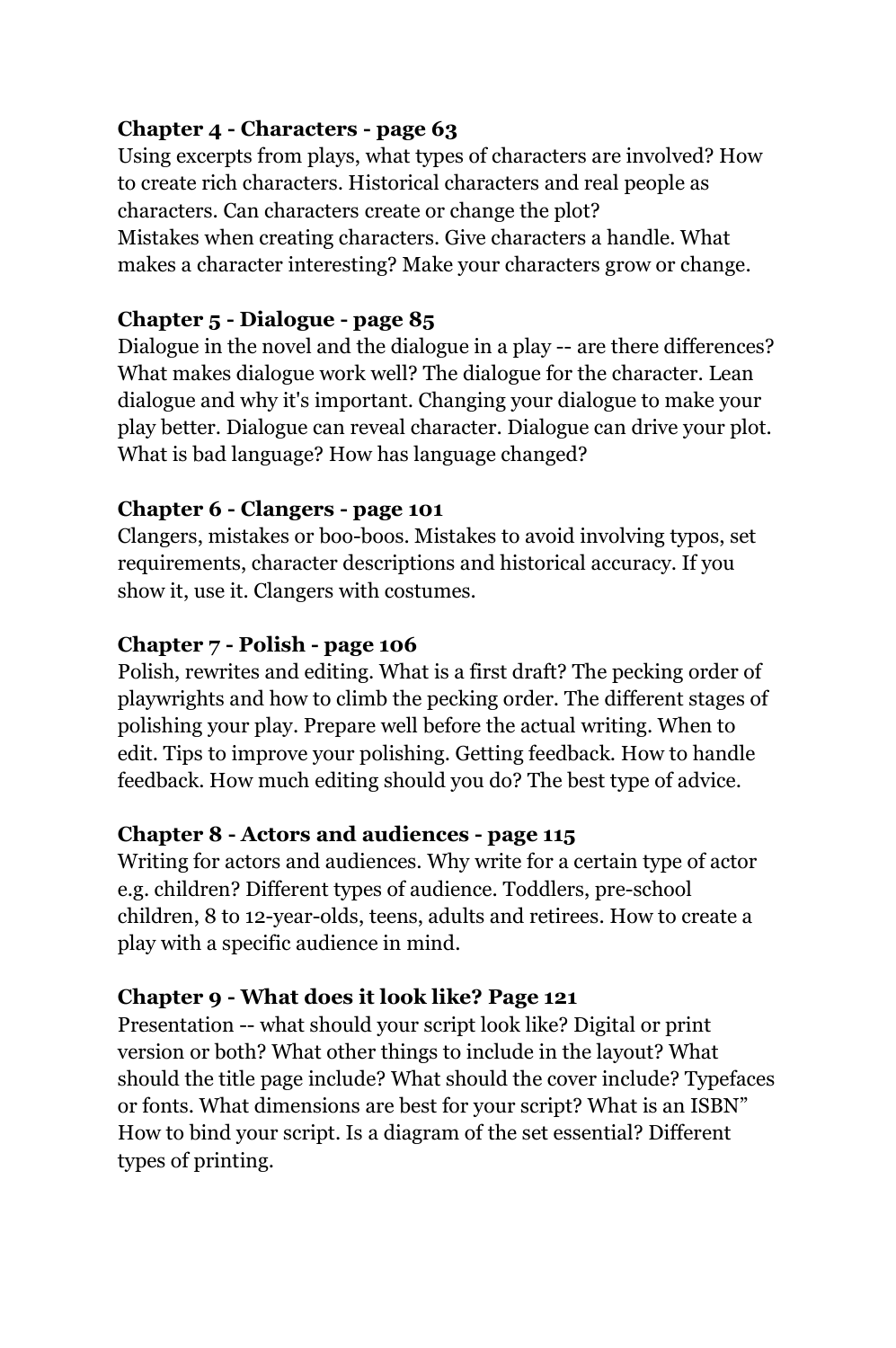## **Chapter 10 - Getting performed - page 134**

How to get your play performed. How to get your play published. Are you a writer or a salesperson or both? Two basic ways to get your play performed. Readings, rehearsed readings, tryouts and showcase events. How to approach theatre companies. Get feedback after a performance. How to use feedback to improve the script and use it to get a season. DIY Theatre and how to make it happen. Touring your play. Finding free venues for your play.

## **Chapter 11 - Marketing - page 152**

Marketing. How to tell the world about your play. Collect tips and instructions. Use the Internet. Offer a perusal service. Should you pay for advertising? Different types of support material. Word-of-mouth advertising and excellent customer service. Business forms you need. What are royalties and how much should you charge and how do you collect them?

## **Chapter 12 - Resources - page 164**

Glossary of terms. Resources -- online, books, videos. Final thoughts on the length of scripts, on critics and sets. Offer of free help for playwrights.

## **Titles by Cenarth Fox - page 172**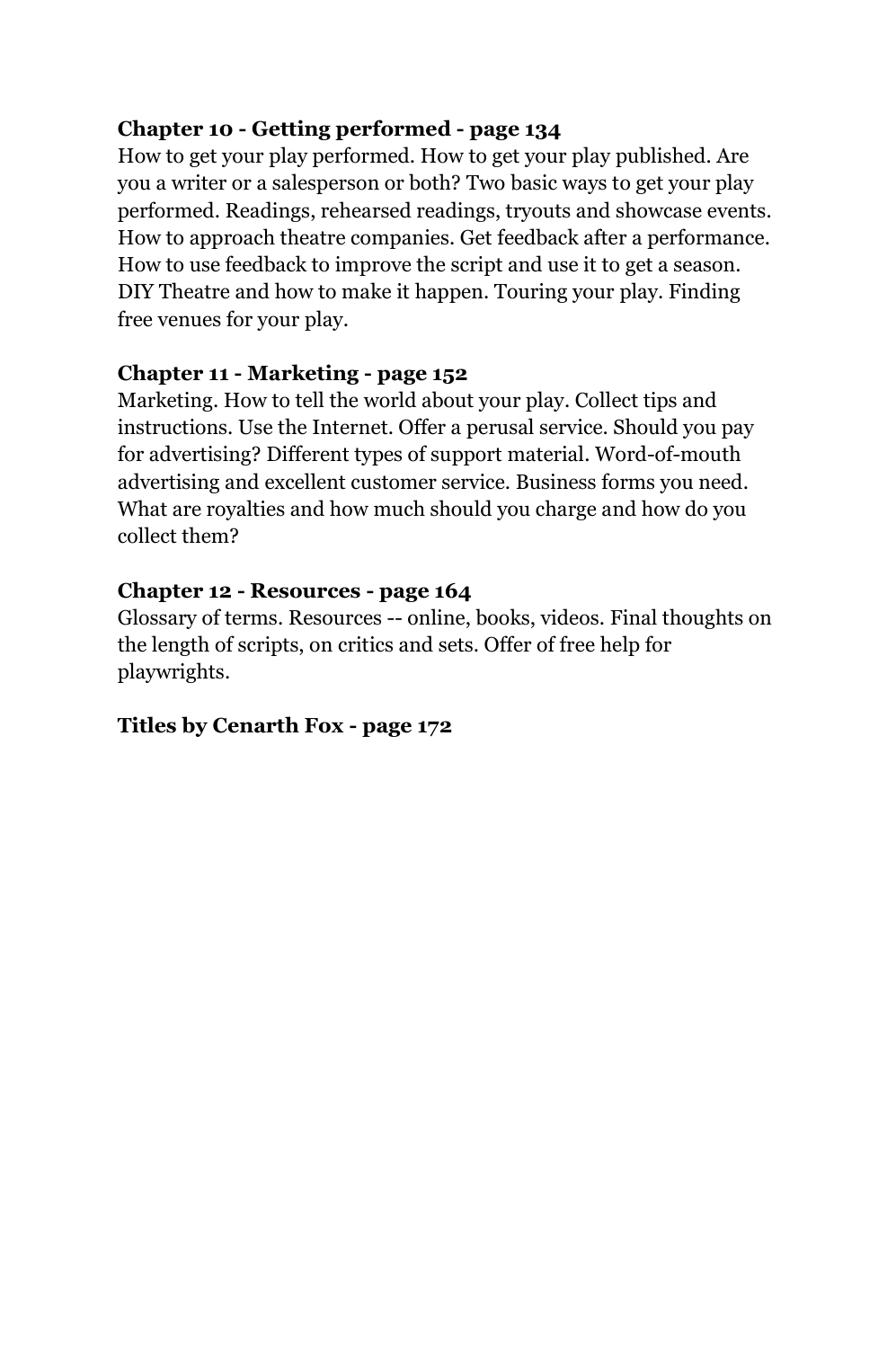# **Introduction**

I LOVE WRITING plays and I'd like to share that love.

Hopefully this book will do at least two things;

- $\checkmark$  provide you with play-writing and play-selling skills and
- $\checkmark$  fire your enthusiasm.

But this book is not the only thing on offer. Your purchase entitles you to send me up to five emailed questions on any aspect of this book. I will give you a detailed, constructive response to all of your questions. I'll be delighted to help you in your play-writing and play-staging activities.

The world is a lot smaller these days and we could be only a mouse click apart.

Enjoy the following pages, enjoy your writing and, as they say backstage, 'break a leg'.

# **Cenarth Fox**

2016



*Don Bradman Lives Next Door*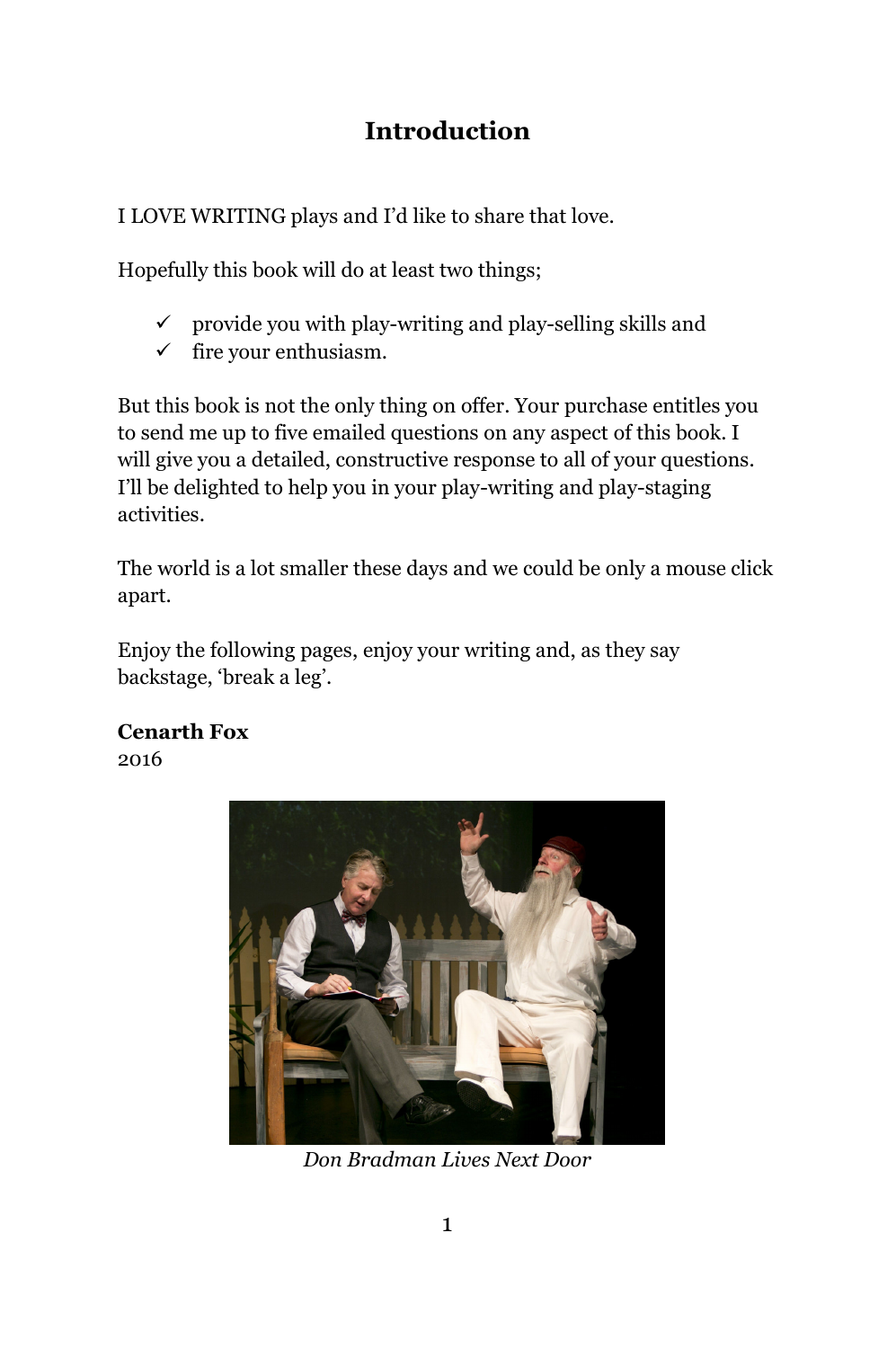NOW TO BE clear from the beginning, different terms are used to describe different types of writers. You will have heard of a journalist, an author and a novelist. I call a person who writes plays a playwright. And the play, when it appears in print, I call a script.

Oh and my rules for the theatre are:

- 1. Thou shalt not be boring and
- 2. Apart from rule number one, there are no rules.

## **Dummies**

You may have seen those books designed for absolute beginners – the How-To books for Dummies where the writer assumes the reader knows next-to nothing.

I'm going to use that idea at least on this page. Bear with me because if you're an experienced writer this will seem unnecessary. But to a beginner it's very important.

Most scripts have three components:

- $\checkmark$  character ID
- $\checkmark$  dialogue and
- $\checkmark$  stage directions

If you clearly understand and can identify all three, you'll go a long way to getting things right.

Here is an excerpt from *Shakespeare the Musical*. The names in bold capitals give us the character ID i.e. JOHN, MARY and WILLIAM. The words spoken by each character (the actors) we call the dialogue and the words in brackets and in italics we call the stage directions.

#### **\*\*\*\*\***

## **JOHN**

If I go to council, my creditors hound me. And the same goes for church.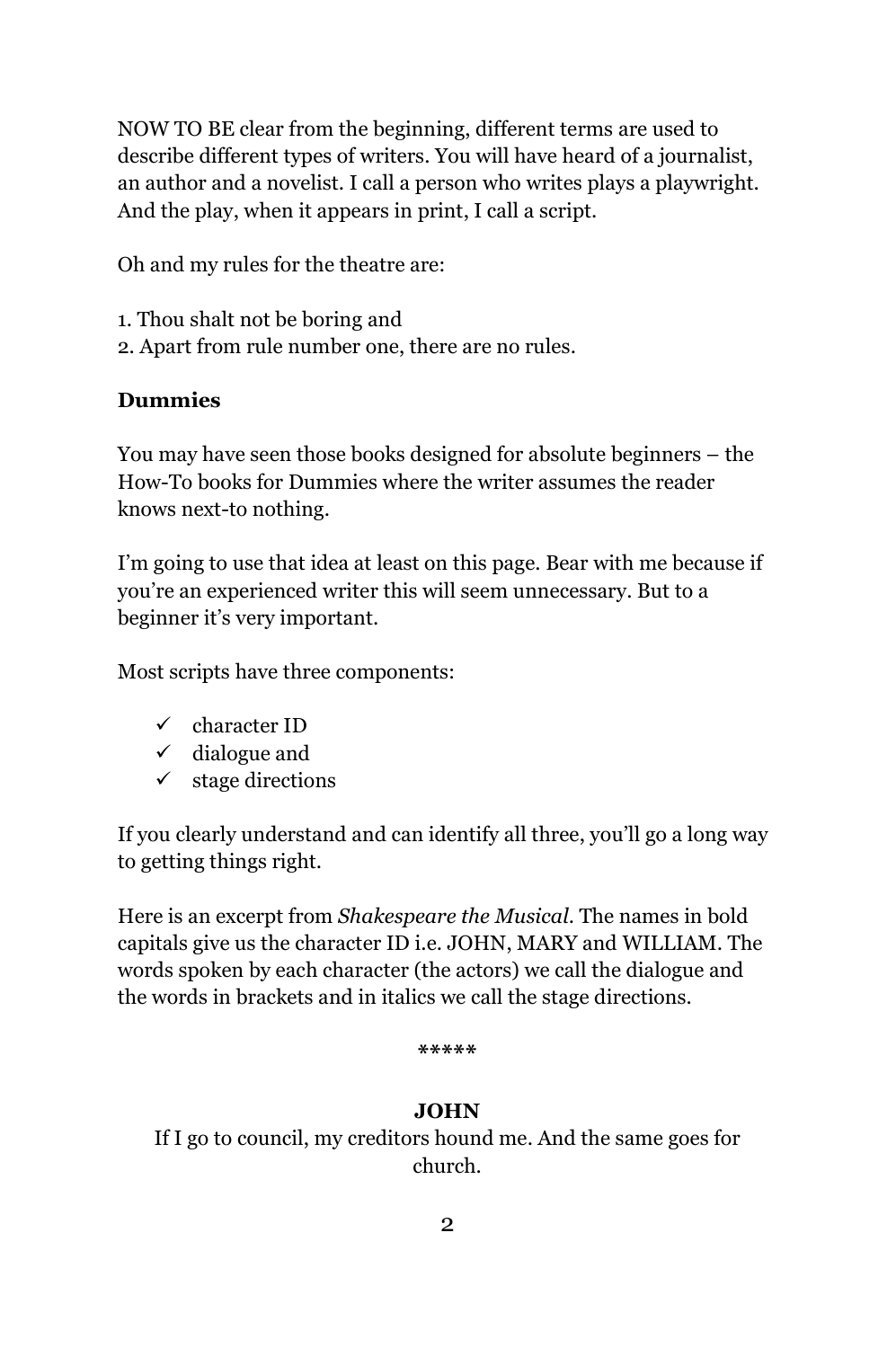#### **MARY**

But at least you can only be sacked by the council. If you don't go to church they'll think you're a secret Catholic. *(Pause, MARY worried)* Oh you're not!

#### **JOHN**

Be quiet. And never discuss this in front of the children, especially William.

*(WILLIAM comes alive and moves to his parents. Fade UC light. ACTORS enter in upstage darkness and wait C)* 

#### **WILLIAM**

*(Excited)* Father, Mother, I've just seen the most fantastic thing. In the market place there's a group of men. I think they're actors.

**\*\*\*\*\*** 

The actors do not say the words in brackets. *(Pause, MARY worried)* is not spoken. The playwright suggests the actor pauses during her speech and when she does speak, she is worried.

In the dialogue, a word or words in italics is spoken with an emphasis e.g. "But at least you can only be sacked by the council". Here the word 'sacked' is in italics and the playwright suggests the actor puts an emphasis on that word. Mind you it's only a suggestion. The playwright writes the words but the director decides how they will be spoken.

So we have three simple things – character ID, dialogue and stage directions.

Once you understand these vital components you have the basic tools of the presentation of your script.

This book may indirectly give you ideas for play subjects, topics or themes. But that's a side benefit. My main goal is to provide you with information about how to write your play and then how to have it performed.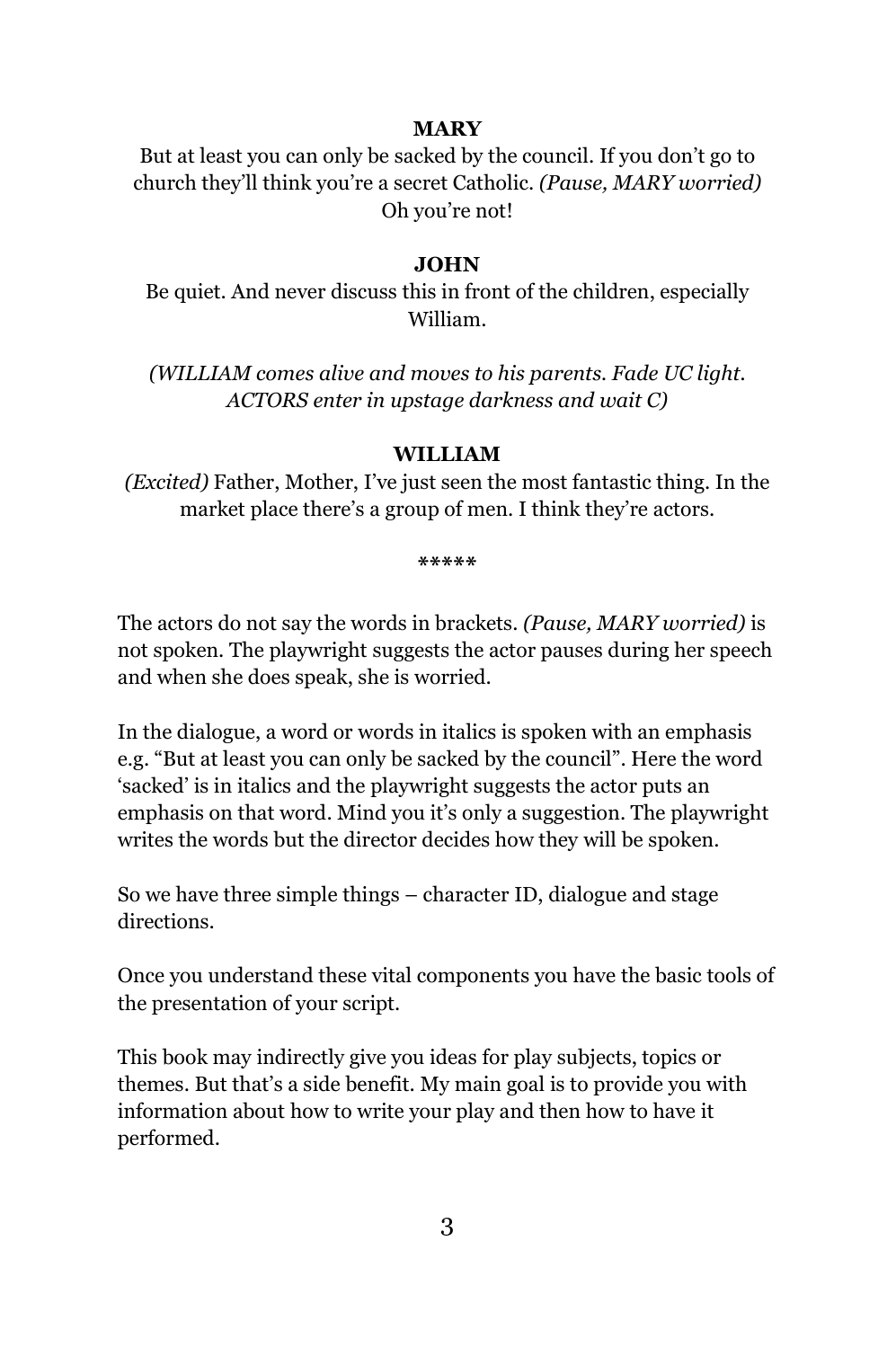## **How to use this book**

Do what you think is best. One way is to read through the chapters from beginning to end doing the tests and homework. Have a notepad handy and make notes as you go. Another way is to have your finished or partfinished play by your side and make notes in it or in your notepad or digital Notepad as you read each chapter. Whatever method you use when reading this book, stick at it. You can always go back over a chapter or chapters once you've read the whole book. Chookas!

## **Some parts of plays to ponder in this book**

Throughout this book I provide short examples of scripts I have written. If they help you, that's great. If you can do better, that's even better.

Then there are exercises - homework - for you to complete.

#### **TIP**

Do every exercise and in order.

I've used the principle of 'start from the known and proceed to the unknown'. Now it may be that some sections are dead-easy for you. You may have some playwriting experience already or be bright and catch on to things quickly. Fine. But I still recommend you work through every chapter from beginning to end.

IMAGINE this scene. The theatre is packed and the audience buzzing. You're part of that audience. Your palms are sweating and your stomach has taken up butterfly-collecting. The lights fade, the audience is quiet and the play begins. Your play.

Is that your wish, your dream? Well some wishes are granted and some dreams do come true. So why not yours?

This book has loads of ideas and advice to (a) help you write a play and (b) to then have it performed. Self-believe is a great quality to have.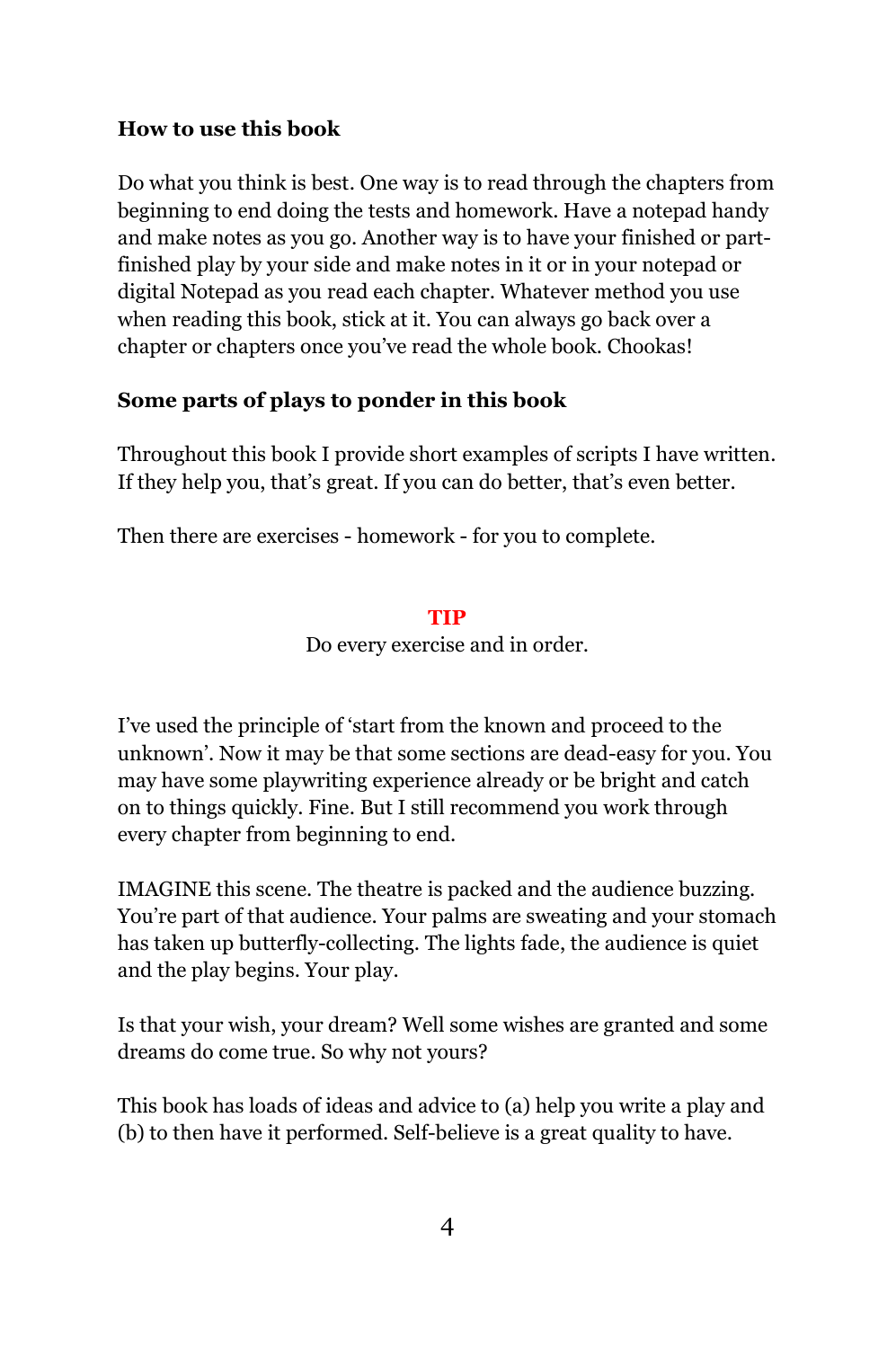## **A** *very* **brief history and future of live theatre**

Now don't think plays are a modern invention or currently face a shaky future. Consider the following.

Television and cinema are everywhere. Billions of people watch TV or go to the movies. But thousands of years before Hollywood and millennia before The Simpsons and digital entertainment, people went to the theatre. Live theatre.

Comparisons are smelly but in many countries, Australia for one, more people go to the theatre than to the football and Aussies love their football.

Live theatre is a universal activity for humans of all ages.

What's special about live theatre?

I can't imagine a novelist who doesn't love reading and especially novels. Likewise I can't imagine a playwright who doesn't love going to the theatre.

Live theatre performances are unique. Every performance is created right before your eyes. That's part of the magic; a big part. Live theatre has enormous appeal to those who love performing, watching and writing.

And the basic ingredients for live theatre have never changed. You need an audience, actors, a space and yes, a script. Sure you can have ad lib theatre – theatre sports is one variety – but the vast majority of plays need and use a script.

In at least one way, the script of the play is exactly the same as a novel, poem, screenplay, article and short-story – it must be good.

Anyone can write a script. But that's not enough. You need to write a cracking script, one which will challenge performers and entertain audiences. Don't write a script, write a fantastic script.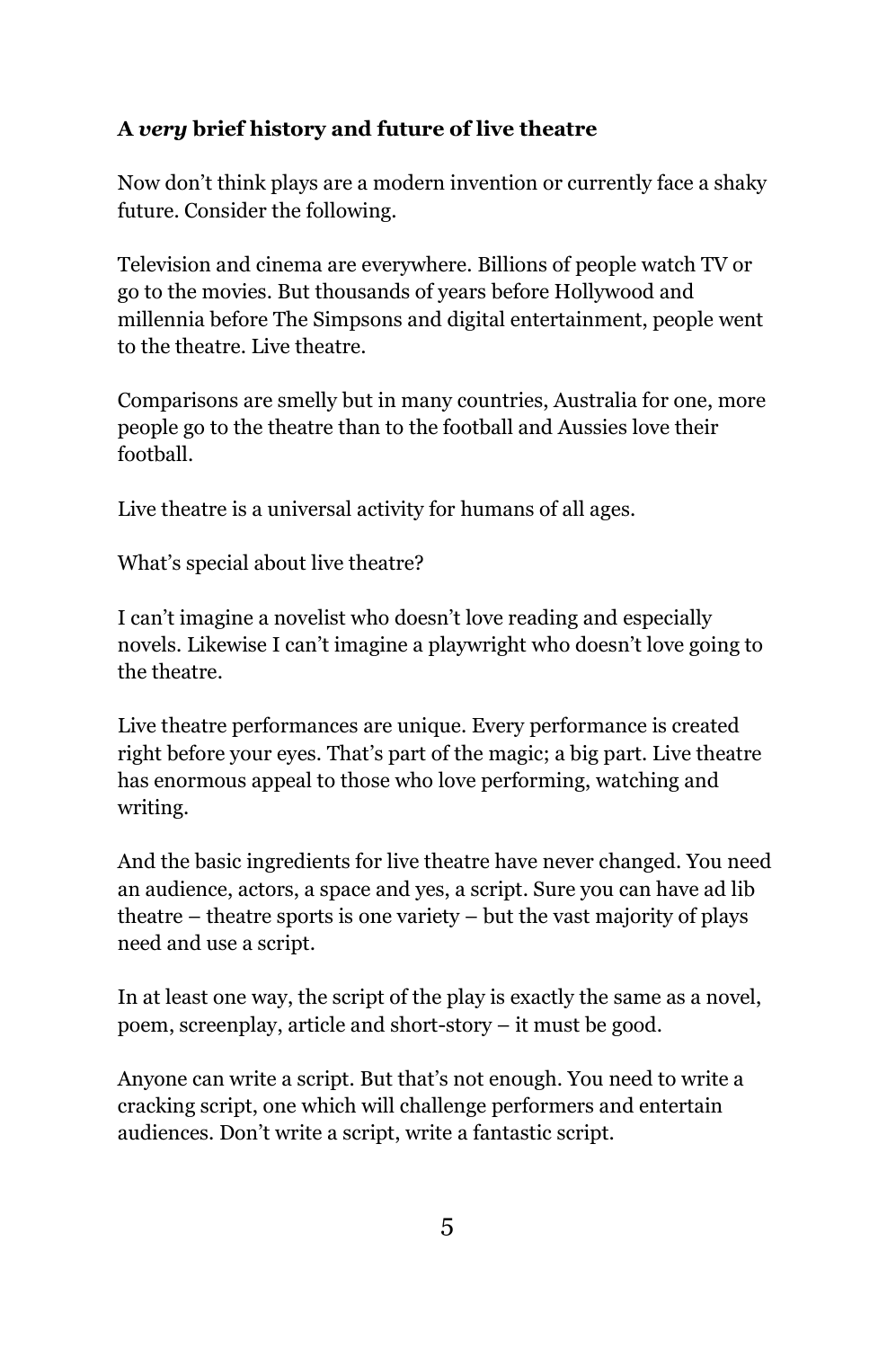You might think if you get top professional performers, that these actors will make your script a winner. Wrong! The script is the foundation. And with a lousy foundation the whole building collapses. All the king's horses and all the king's men cannot put Scripty together again.

No, it works like this. First you write the wonderful script and second, the actors, director and others turn your words into a fabulous play.

So let's get started and please, do me a favour. Read this entire book right to the end without skipping any pages and do each exercise as you go. You could even re-do each exercise.

Some playwrights are very successful. They also work damn hard. As Fred Astaire said, "The harder I work, the luckier I get". Get lucky.

## **Prerequisites**

But before we proceed, please realise that you must have two essential items - enthusiasm and perseverance.

Some say you shouldn't be a writer if you want to be a writer. Rather you become a writer because you have to write; you have a burning desire to create stories. But even those with in-built enthusiasm can give up. And that, in any genre of writing, is a definite no-no.

Winston Churchill once addressed the students at his boyhood school and gave them three pieces of advice. 1. Never give up. 2. Never give up. 3. Never give up.

You can abandon one, even two of those pieces of advice but you must always hang on to at least one. If you stick with just one of those tips, you'll be successful.

So, with your powerful desire (enthusiasm) to write and your determination to keep going (perseverance), let's get cracking.

**\*\*\*\*\***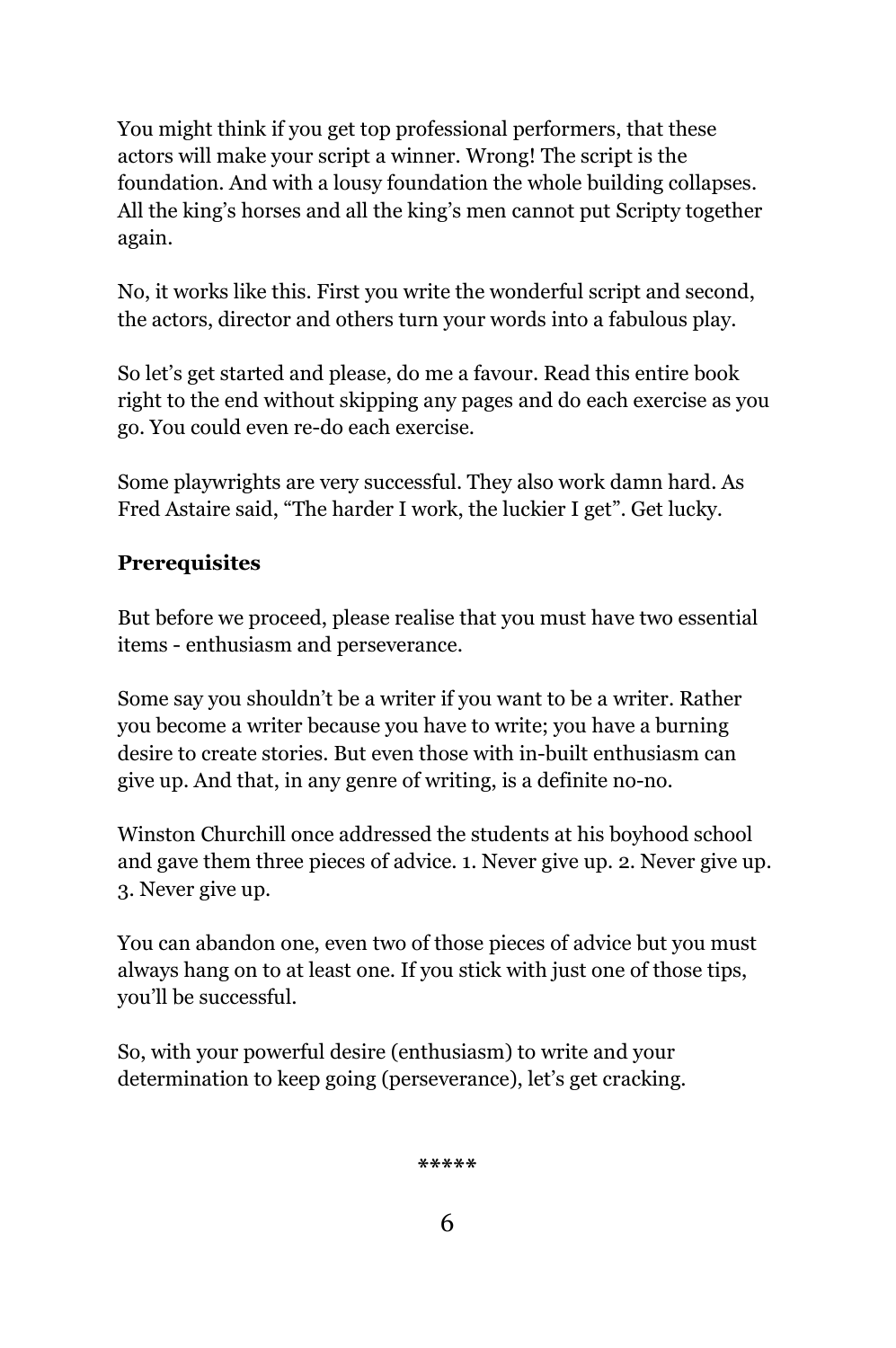# **Chapter 1 - The Basic Rules**

## **Best work only**

LET ME BE frank from the off. It's a waste of time and money if I help you create a script unless the script is your best work. Remember the saying.

*It's easy to write a play; it's writing a good one that can be tricky.* 

Playwrights can fall into the trap of 'The script will get fixed by the actors'. Wrong. The script will be rejected and never reach the actors, or the script will be savaged by the actors or worse, far worse, the script will go ahead and become a lousy play.

*Re-write* may well become thy middle name. Get the script right first. You know if you've done all you can to write a cracking script. Always produce your best work.

## **Dive In and Get Wet**

It's the same advice for all writing. Let's say you want to write for a certain magazine. Question. What's the first thing you do? Answer. Read several editions of that magazine. You want to write romance fiction. What's the first step? Get the guidelines from the publisher and then read several of their titles.

It's exactly the same with writing scripts. What's the first step? Read lots of them. Your local library, bookshop and web pages are excellent sources for finding plays to read.

Then go to the theatre. And not just one play or one style of play or one type of performance. Theatre is everywhere and there are many types of plays. Go and see them. Professional theatres abound in large cities and touring companies visit regional areas. Go and see shows.

"But I don't like opera." Go and see everything. "But I only want to write children's plays." Go and see everything.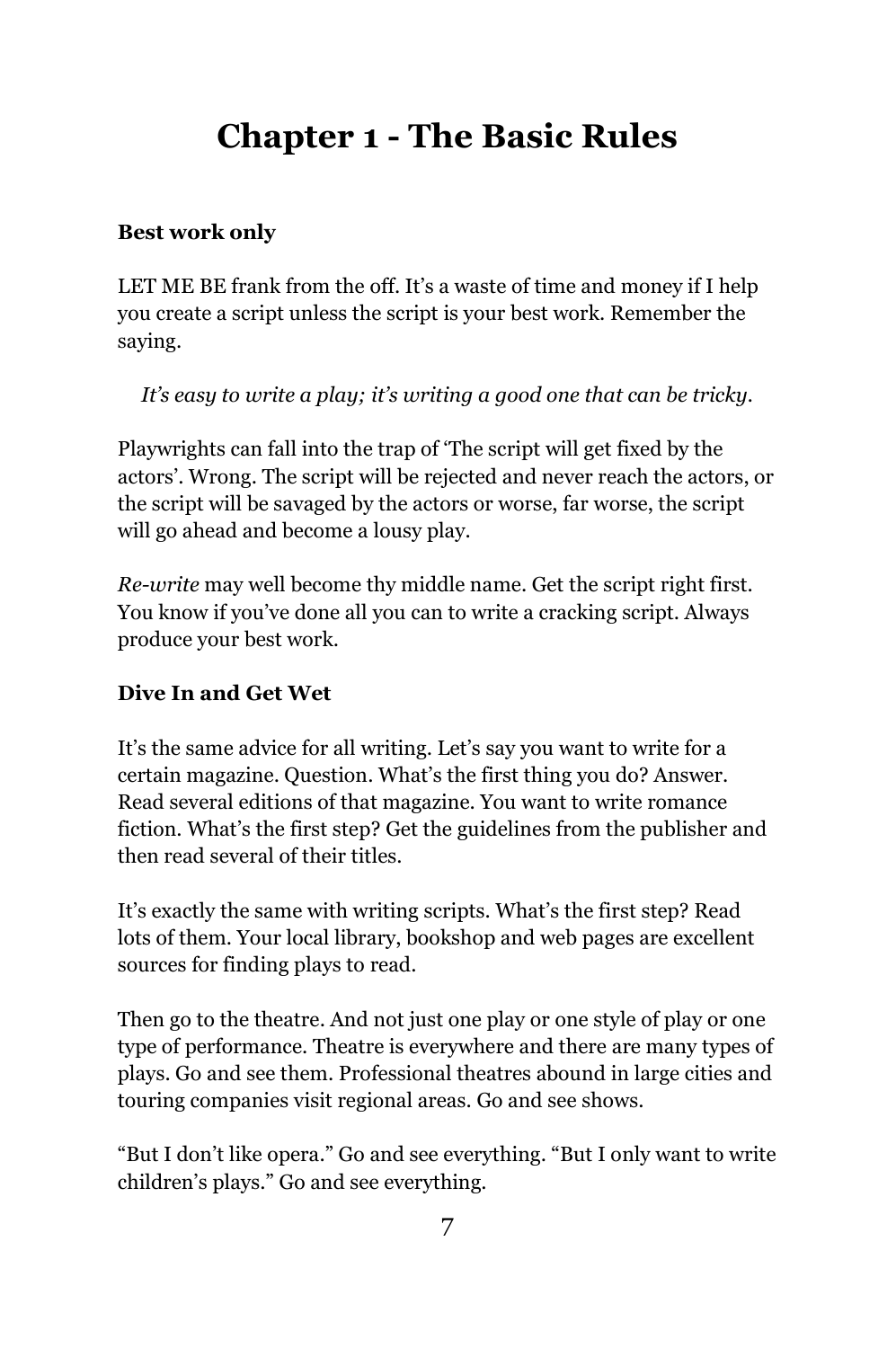Amateur theatre is everywhere. If ticket prices for professional shows are out of your price-range, go to community or non-professional shows. There are thousands of companies. They perform in the suburbs and country towns. Go and see shows.

You can also watch plays on film. Many plays, operas and musicals are available on video and DVD and online. But understand this distinction.

There's a big difference between a play script being turned into a film script with the play becoming a movie AND a play being performed in a theatre where a camera unobtrusively films the live performance of the play.

But even if you are watching a filmed version of a live play, there is no substitute for being there.

There's no substitute for the smell of the theatre, the buzz of the audience and the knowledge that, what is happening on stage is history in the making. It's live.

Watching plays which have been filmed is fine, good even, as it increases the number and variety of shows you can see. But there is no substitute for putting your posterior on a seat in the stalls or circle and watching living actors do their thing.

## **Summary**

Copy plays. Not as in 'copyright infringement' copy but simply write them out, transcribe them - to educate yourself.

It's said Bach copied Vivaldi and other composers' scores by candlelight in the wee small hours. It's a great way to learn the basics and to get a feel for the flow of the words. Hopefully some of the genius of the great playwrights rubs off on your good self. Transcribe great plays and get intimate with the dialogue and process. If nothing else you'll see where stage directions appear and get the layout of a script.

Read plays. They are sold in many bookshops. Most public libraries have a wide selection of plays. You could join a drama association.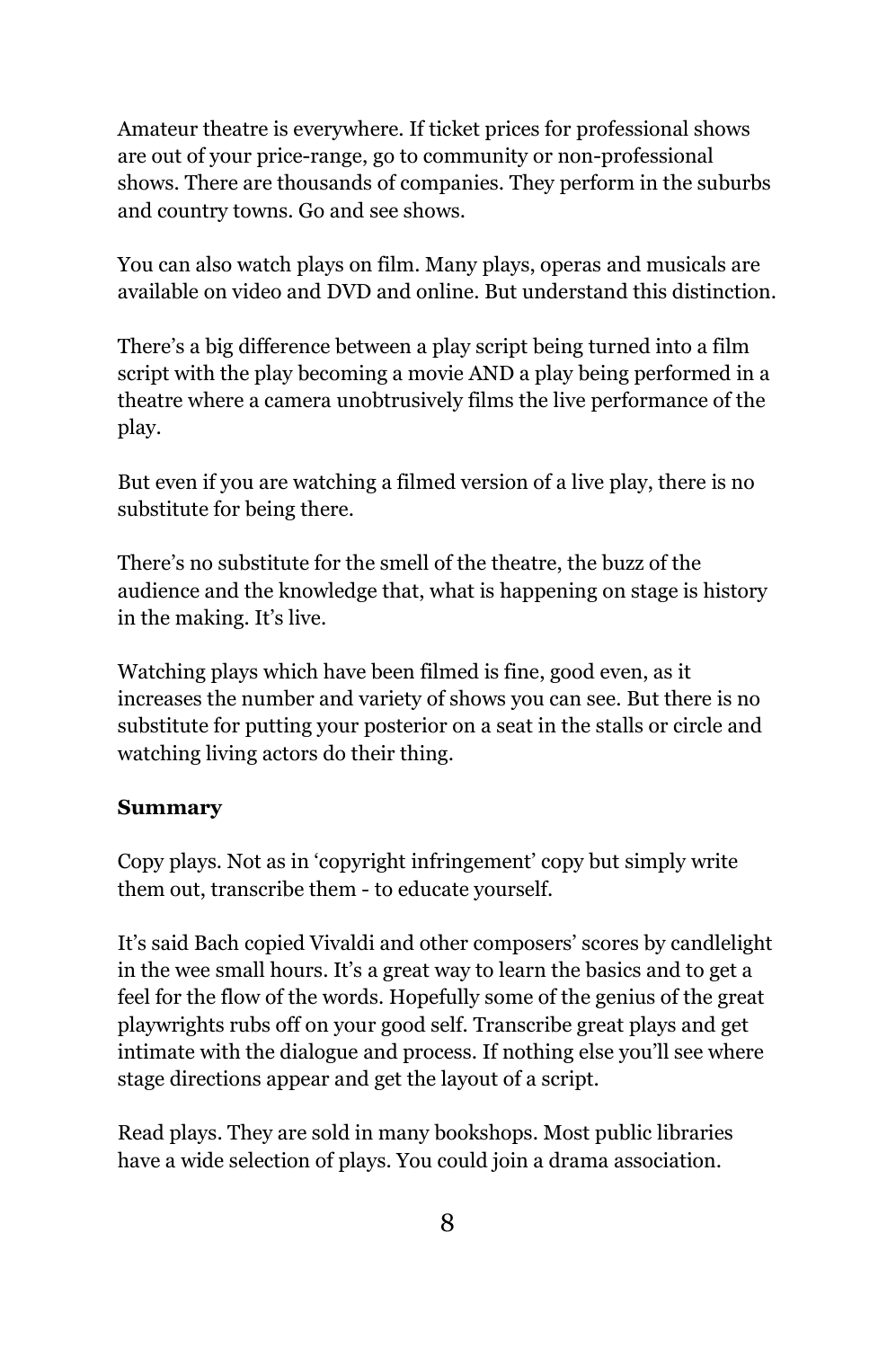The internet has a huge number of plays you can download. Many playwrights have their work on-line. Read, read and read plays.

Perform plays. Local theatre companies are everywhere. Be an actor or work behind the scenes. Joining a theatre company may prove hugely important as your playwriting career develops. Remember you are looking for places where your plays can be performed once you have written them.

## **Listen to Everyone**

As you write scripts, you'll want and need advice. Here's a great tip. Listen to everyone.

Some people warn against listening to friends and family. They won't give critical advice. They care about you and will flatter you or be reluctant to be critical. Perhaps, but I say listen to everyone.

Listen to actors and directors; listen to people who go to the theatre and to people who don't go to the theatre. Listen to everyone.

You need feedback, it's part of the writing process. I've had great comments from people not experienced in theatre or writing. And naturally I've had some pretty caustic comments too. Quite a few. We'll discuss criticism in more detail later.

Of course experienced writers, actors and directors are a terrific source. And as with all forms of writing, you want people who will give you an honest and constructive opinion.

#### **TIP**

Beware of people who feel they have to criticise because to not do so means they lose face. Some critics feel obliged to find fault.

But listening to everyone is just the beginning. Now you must decide what you accept and how you will deal with this information. See, it's not all beer and skittles.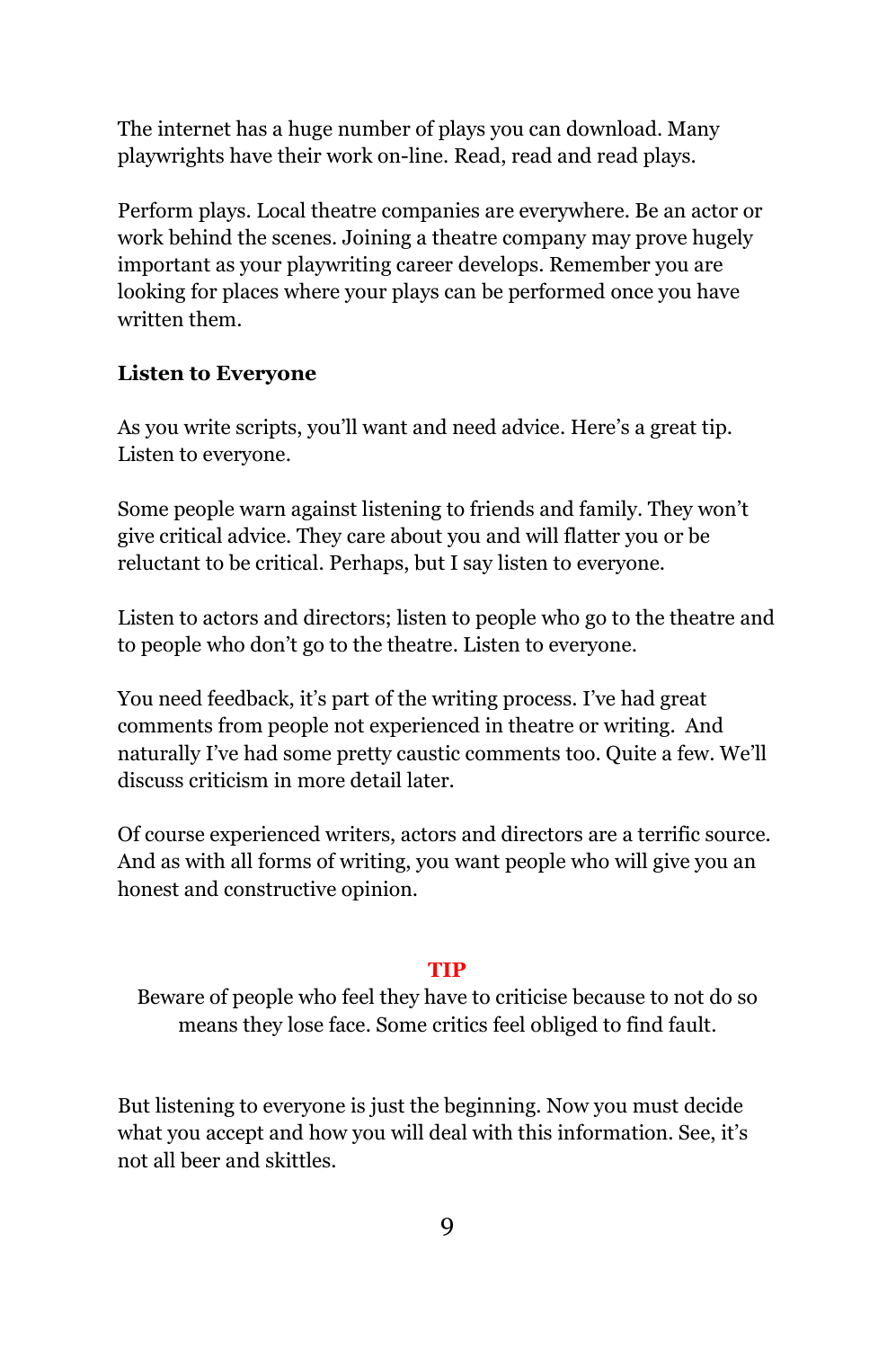## **Listen to Yourself**

Beginner playwrights may not understand or appreciate this fact but it's true. All writers are vulnerable. They put their work out in the marketplace and may cop a hammering. And sometimes the most hurtful criticism is silence. Your work is ignored. Even experienced playwrights are not immune.

Your best friend is yourself. In the end, you must decide what to write and what to cut. You are the final judge. Never forget you decide how the play will be written.

Just because someone, everyone, says otherwise and experienced people at that, it doesn't mean you are not important. You are not just important. You are vitally important.

"Oh but so-an-so said I should change the ending." And so-and-so may be right. But what do you think? Always listen to yourself. Hey! Who's writing this play, anyway?

## **Be Organized**

Not necessarily tidy or meticulous but organized. Mind you, tidy is good.

Play writing is like all other forms of writing. You get ideas at odd times and from many sources. You're working on one play and thinking about another. You need to revise a play you finished last month.

Not being able to find what you noted for future reference is frustrating. Not being able to find your current play is frustrating even lunacy.

And a frustrated playwright is not being creative. You're wasting time. Time is money. Looking for that piece of paper with those witty lines you penned yesterday means the day is gone and maybe, with it your chance to have your show on this year.

Flying into a rage may be bad for your health and it's definitely bad for your writing.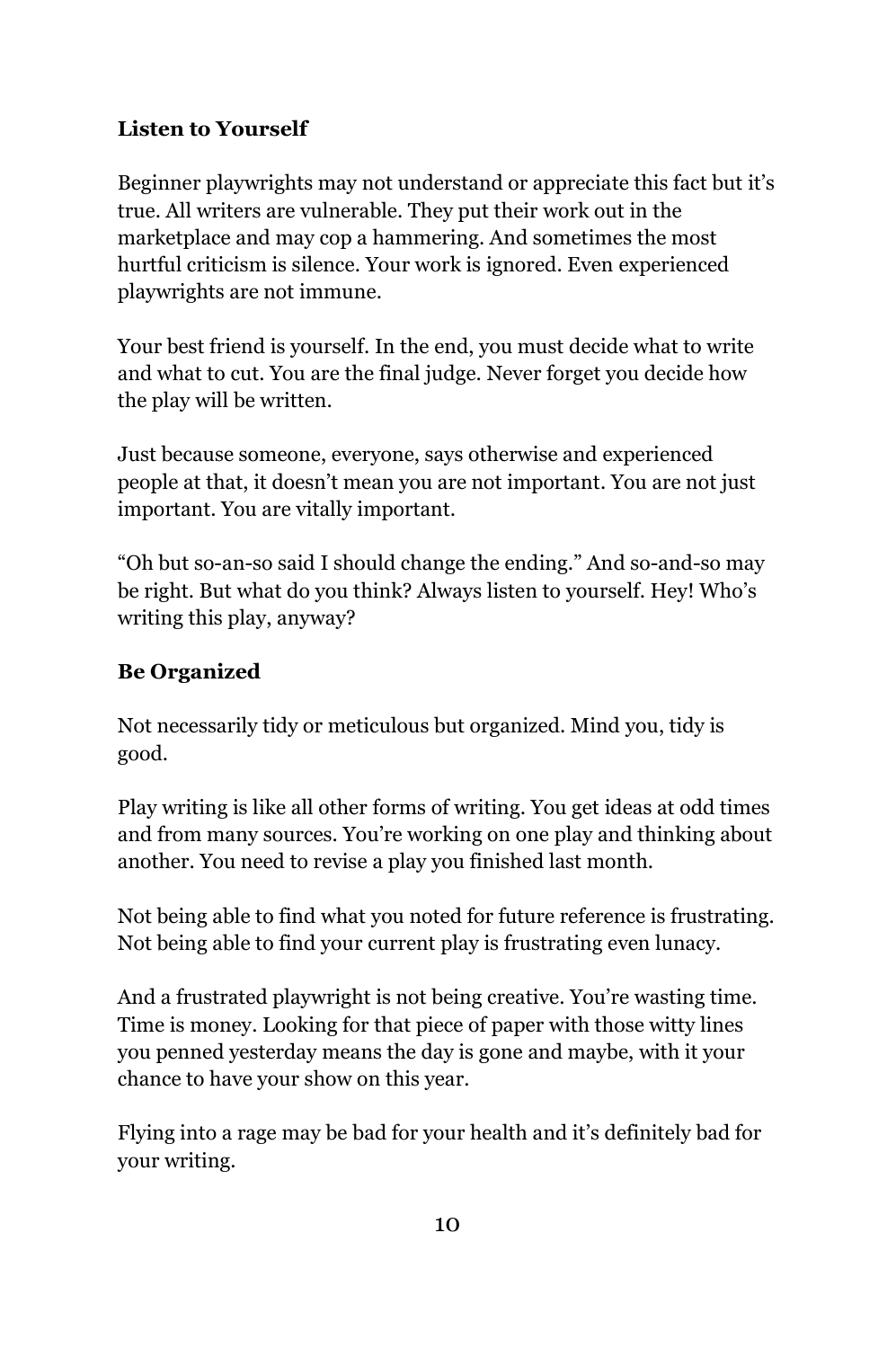I guess you have a computer. If so, make sure you know how to save and store files. Label everything. Always back-up your work. Did you note that?

Always back-up your work on a floppy disk or CD or data storage unit. I use one of those tiny memory sticks. They are easy to lose but they hold tons of data and you can carry them anywhere if you're writing offsite. Attach them on a chain around your neck under your clothes.

I like to have a hard copy (I mean a printed-on-paper copy) as well. I find it easier to read. Keep the back-up material somewhere safe and in a different place. If the back-up disks are beside your computer, the burglar or fire may consume the lot.

Computers are brilliant for writers but I still use paper for some things.

Have paper folders for printed and handwritten work. I re-cycle large A4 and A3 envelopes. Label clearly. Store well and sensibly. A disorganized writer is not producing their best work. No, let's put a positive spin on that. An organized writer has a lot going for them.

You're in a productive mood. The words are flowing. You want item X. You find it easily and the flow continues. Be organized.

## **Forget precious**

I don't recommend you say, "I wrote that. My words are sacred. How dare you!"

There is a case for you wanting your words to remain as you wrote them. And it's true some actors and directors will ride roughshod over a script.

Are they right? Are they entitled to do that?

Mmmm. Every case is different and needs to be judged on its merits. But writing a play creates a unique situation.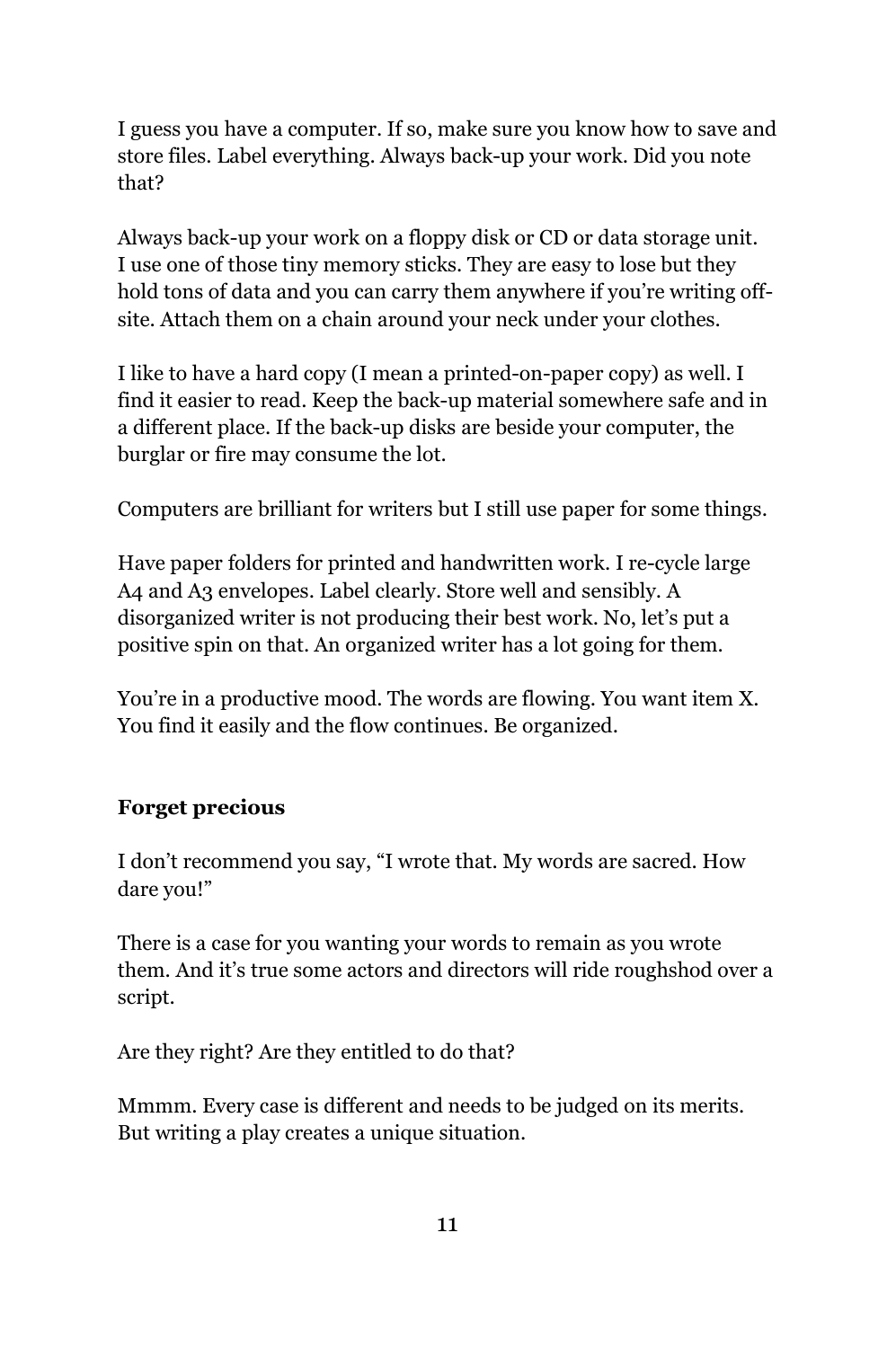It's not quite the same as a novelist working with his or her editor but a playwright might be working with a director, a dramaturge (an adapter of plays) and a cast of actors. Oh and if you want some stunning sound, scenery and/or lighting effect, you may well be dealing with technicians, designers, carpenters, electricians, dressmakers and more. A playwright may deal with many people.

But whatever the situation, don't be precious. By all means stick to your guns. Be prepared to fight for that word or sentence. But please, don't think your writing is from on high. Don't think something can't be changed just because you wrote it.

Let's look at it another way. A change may turn your play into a hit!

Compromise might well become thy middle name.

## **Crawl Before You Walk**

Okay, enough talk. Let's get writing.

Well, not just yet. First let me explain my not-so-secret method. It's write short.

I plan to use mini plays, very short plays – I call them Pennyweight Plays – in this book, as well as longer scripts.

A Pennyweight Play is a play which takes between two and ten minutes to perform. That's from start to finish.

## **But why use these plays?**

Because a good play is a good play no matter how long it lasts - and because I want you to succeed today and short plays will make many points in a shorter time.

Sure with a very short play you can't have a detailed and complex plot and you can't develop great depth in your characters but there are benefits.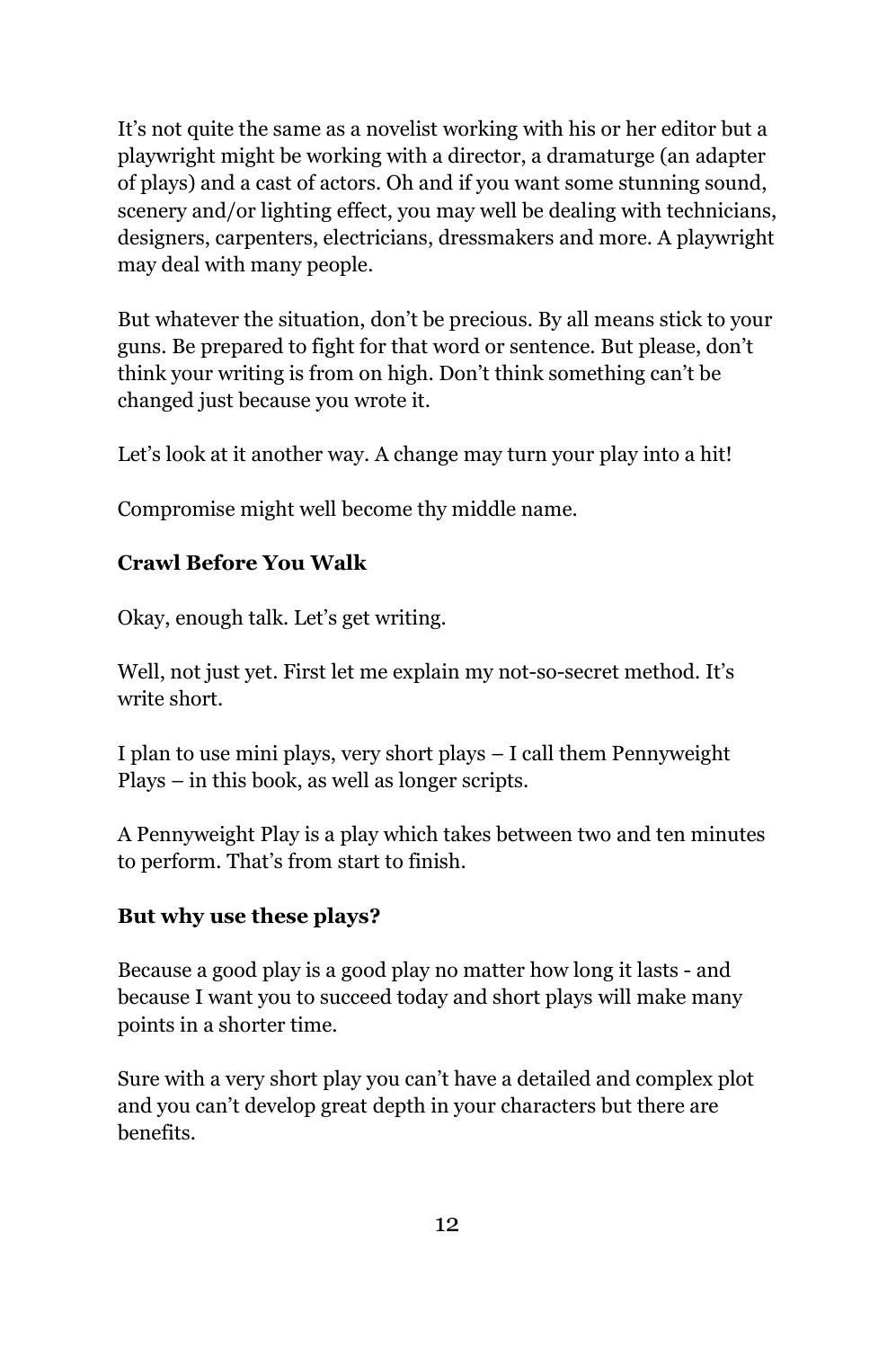You can learn about structure, you can produce dialogue and stage directions and you can finish the jolly thing! How many unfinished scripts exist today?

Let's say I give you a play-writing exercise and ask you to write a 90 minute play.

You slave away for weeks or even months.

You might get bogged down and become frustrated. You might give up. Of course you might produce a stunning script and make my best efforts look insipid.

But I want to make sure you taste success and as soon as possible. I don't want you to die before you become a famous and highly-respected playwright!

So, short shows shall succeed. Hey, that's hard to say.

Now, please read the following play. It comes from a story told by my great uncle Billy Williams who sailed from Wales to Australia in 1905, joined the AIF in WW1 and was killed at Gallipoli, Turkey in the Great War. Someone said WW1 was the war to end all wars. They got that wrong.

#### **TIP**

True stories often make great plays.

**\*\*\*\*\***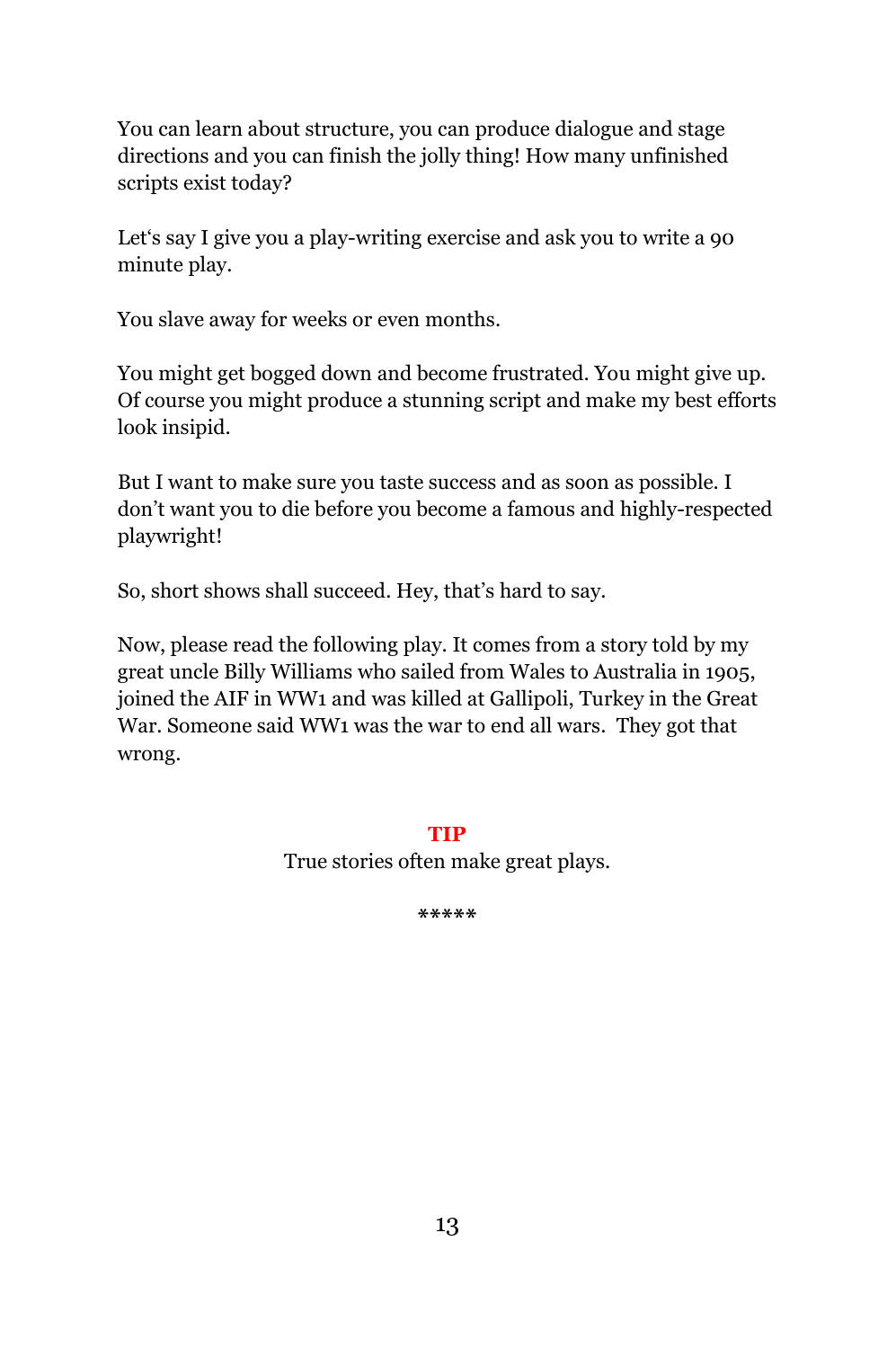#### **GUARD DUTY**

© Cenarth Fox 1992 Published in *Drama Skits 'n Tips* by Cenarth Fox

*(A soldier stands on guard duty outside an army barracks. It is night and lighting is dim. The soldier can just be seen. A soldier or soldiers are singing a Scottish song offstage. They enter still singing. They are happy after a night on the town. The guard calls)* 

#### **Guard**

Halt! Who goes there? *(The soldiers stop)*

#### **Soldier 1**

*(Scottish accent)* We are the Scots Guards.

#### **Guard**

*(Lowers rifle)* Very good. Pass by Scots Guards.

*(Soldiers exit to enter barracks. Guard resumes duty. Pause. Another* 

*group of soldiers is heard offstage singing an English song. They* 

*enter)* 

#### **Guard**

*(Challenges them)* Halt! Who goes there? *(Soldiers stop)*

#### **Soldier 2**

*(English accent)* We are His Majesty's Royal Grenadiers.

#### **Guard**

*(Lowers rifle)* Very good. Pass by Royal Grenadiers. *(Soldiers exit to enter barracks. Guard resumes duty. Another group of* 

*soldiers is heard. They enter singing an Irish song)* 

#### **Guard**

*(Challenges them)* Halt! Who goes there? *(The soldiers stop)* 

#### **Soldier 3**

*(Irish accent)* We are the Irish Artillery.

#### **Guard**

*(Lowers rifle)* Very good. Pass by Irish Artillery.

*(Soldiers exit. Guard resumes duty. Pause. Another group of soldiers is* 

*heard. They enter singing an Australian song possibly 'Waltzing* 

#### *Matilda')*

#### **Guard**

*(Challenges them)* Halt! Who goes there? *(The soldiers stop)* **Soldier 4** 

*(Australian accent)* Mind y'own flamin' business!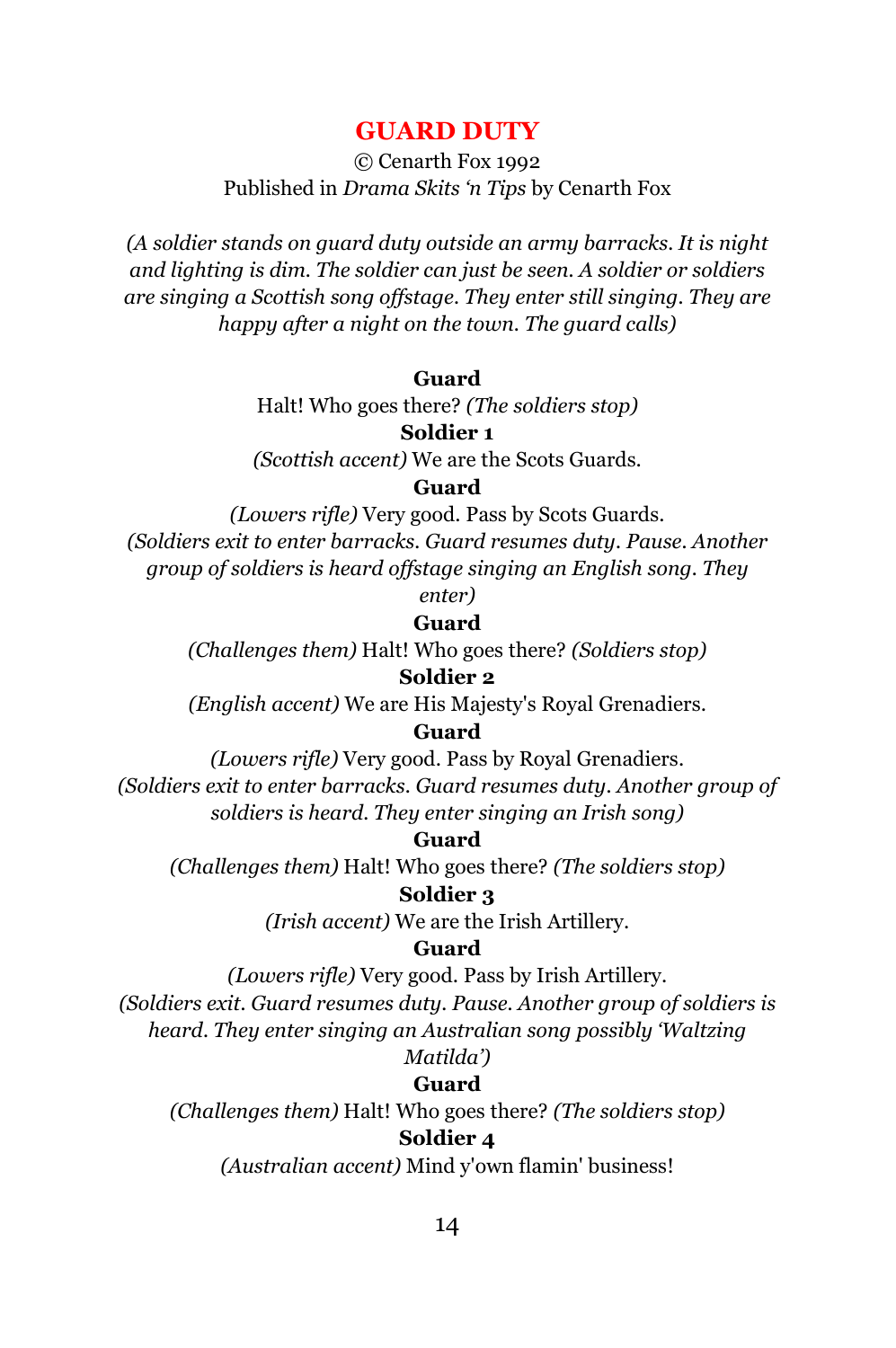## **Guard**

*(Resigned to this behaviour)* I might have known. Pass by Australians! *(Soldiers enter barracks singing 'Waltzing Matilda' or whatever. Guard shakes his head in disbelief and resumes duty. Curtain/Lights down)* 

## **The End**

This mini play comes from the book *Drama Skits 'n Tips* which is a collection of drama games and mini plays and is part of the Performance Pack of five books in the Performing Arts Pack. All five books are available from Amazon and Fox Plays. http://www.labyrinth.net.au/~foxplays/Books.html

**\*\*\*\*\*** 

NOW, what have we got here? It's a very short play; probably more of a skit really.

Yes but it has a plot, dialogue and action and a beginning and an end. It has character ID, dialogue and stage directions. Hey that sounds like a play.

It has some drama and comedy. Well, okay, the tag is maybe not funny at all or at least not funny to someone who doesn't understand national humour but I think we can call it a play.

I've seen *Guard Duty* performed many times when I run drama workshops and it's always a hoot. The accents can be hilarious as is the ad lib singing.

And this script, *Guard Duty*, illustrates one important aspect of writing plays - KISS.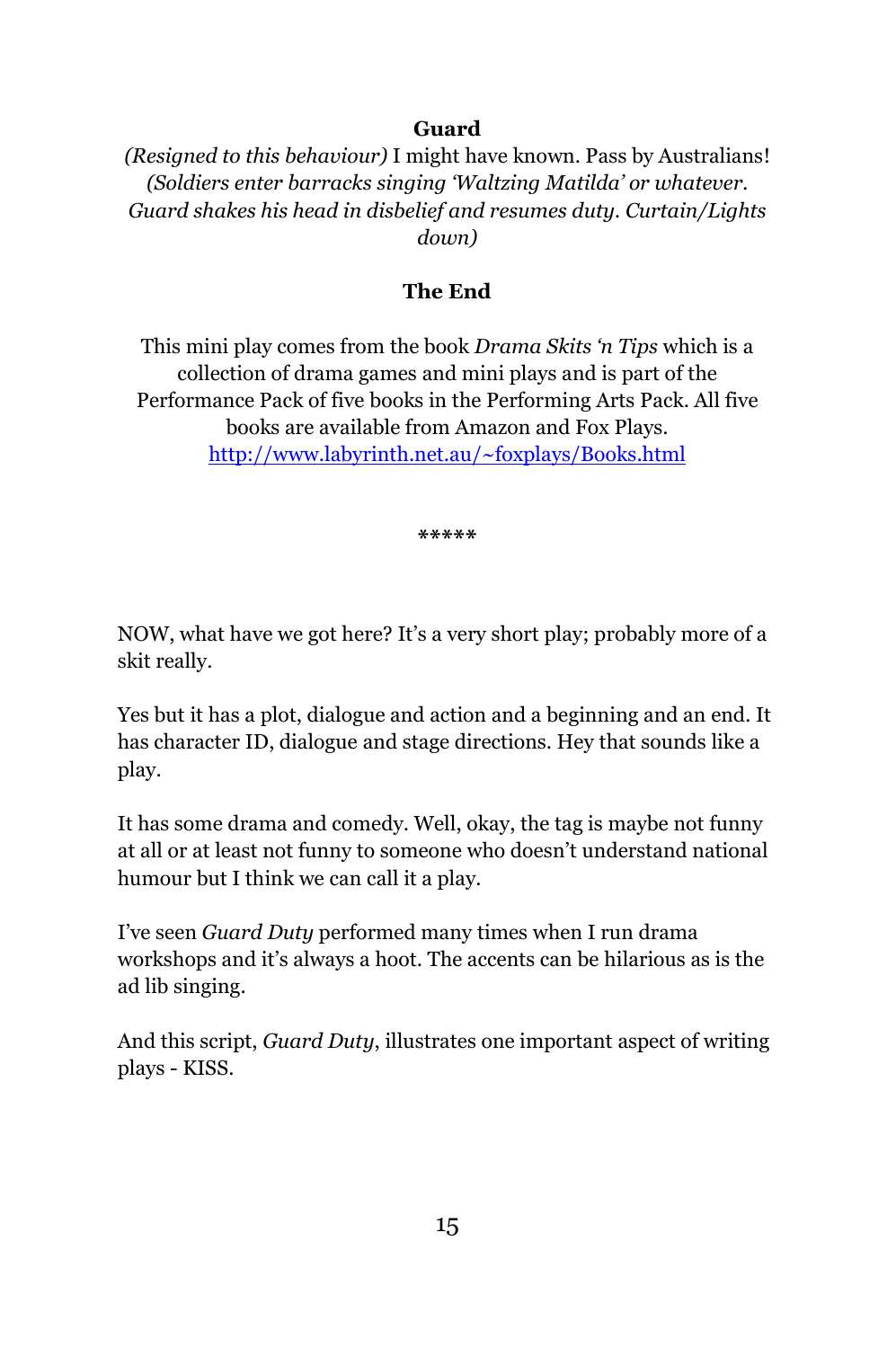## **Keep It Simple, Stupid.**

Let's become good at writing short, simple plays and build from there. Let's develop a simple plot, write the few lines of dialogue to tell the story and wrap it up with a neat conclusion.

Let's crawl before we walk. So, now it's your turn to write instead of read.

## **PLAYWRIGHT EXERCISE**

I believe rote learning (which here means copying) does have benefits. And yes I'd like you to write out *Guard Duty*. All of it. And by 'write' I mean write. Printing is fine but it must be by hand. No typing allowed.

With a pen or pencil (remember those things?) on a pad and not an iPad, copy the play – that's the heading, copyright stuff, name of characters, stage directions and of course the dialogue. Off you go; it should only take a few minutes, max.

I'm making a cup of tea now as you do some work. You can skip the exercise if you like but I reckon you'll benefit greatly if you do it.

Trust me; simple rote-learning does have its benefits.

Finished copying? Good. Now I want you to become a playwright. I want you to write the play again. Again? Yes, again. This time you can type it if you like but make some changes. It's like painting by numbers because we'll use Guard Duty as a template.

You're not being very imaginative and you'll invent very little.

But let's change the nationality of the soldiers. At the moment my version has Scottish, English and Irish with Australians as the final group. You could choose American, West Indian, South African or Italian. Almost any nationality. If you like, pretend they are United Nations peacekeepers on a mission abroad.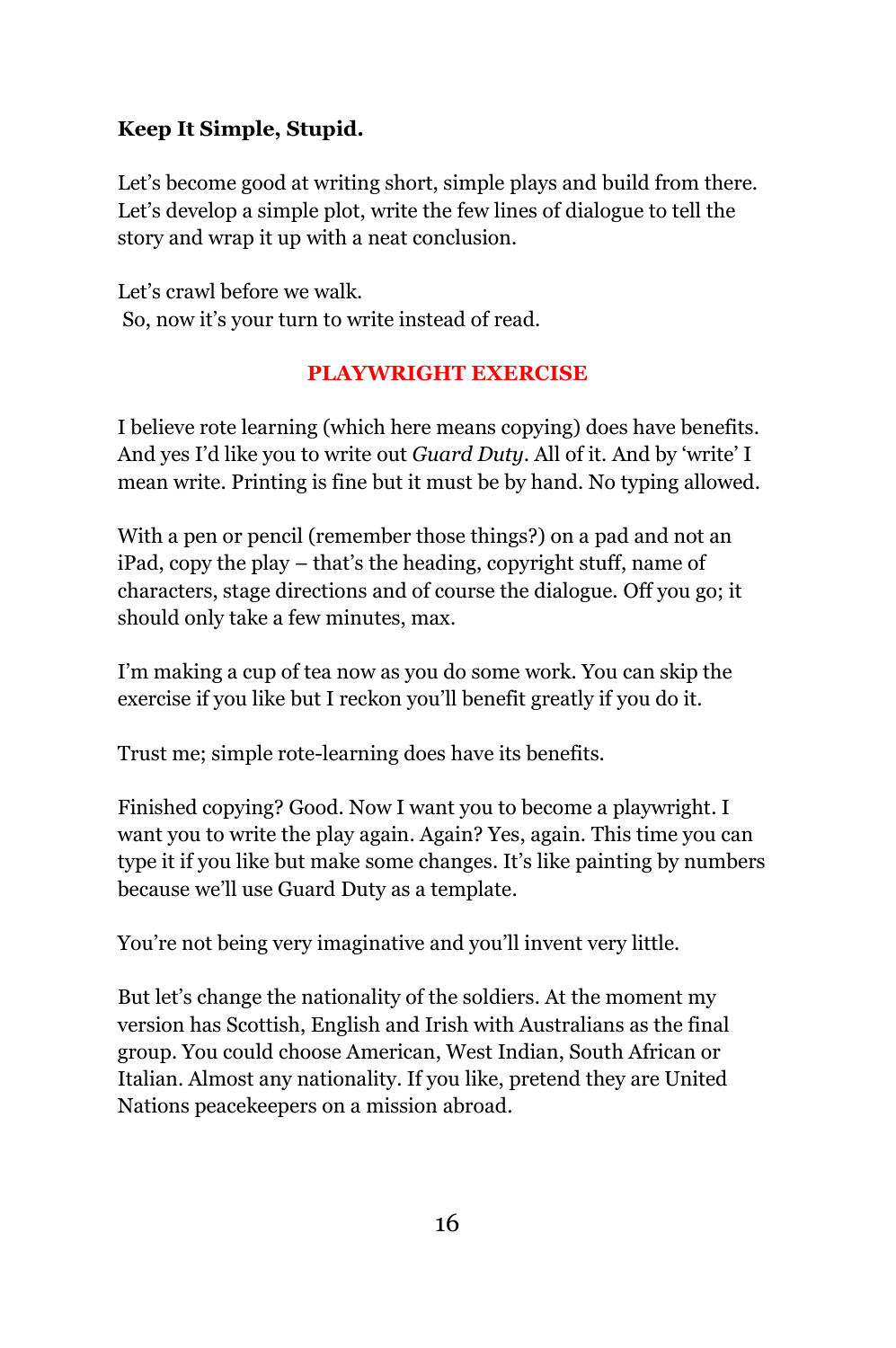## **But now comes the tricky bit.**

At its end, this pennyweight play has a punch line or what some call a tag.

Because the stereotypical Australian is said to lack respect for authority, instead of giving the sentry the correct identification, in *Guard Duty* the Aussies swear (well speak disrespectfully) and tell the silly so-and-so sentry to 'go jump in the lake' – or words to that effect. So in re-writing *Guard Duty*, you'll need new countries, new regiments and a new punch line.

## But which one?

Aha, not so easy after all. The original punch line works if you accept Aussies as knockabout larrikins. So your punch line will only work if the nationality speaking at the end has some well-known characteristic. Some call it a stereotype.

Have a go. You change the response from each soldier who has to say the name of their regiment but you only invent one or two whole new lines of dialogue.

I'll give you one alternative. Here's my invention for the new end of the play.

#### **Soldier 4**

# *(United States accent)* Ah, go blow it out y'bugle, buddy! **Guard**

*(Resigned to this behaviour)* I might have known. Pass by Yanks!

Don't only write the tag. Don't cut corners. Type or write the whole play again. Trust me. Getting the layout or template into your brain is very good training.

If the three main items – character ID, dialogue and stage directions – become second nature to you, your actual play writing will flow or flow better.